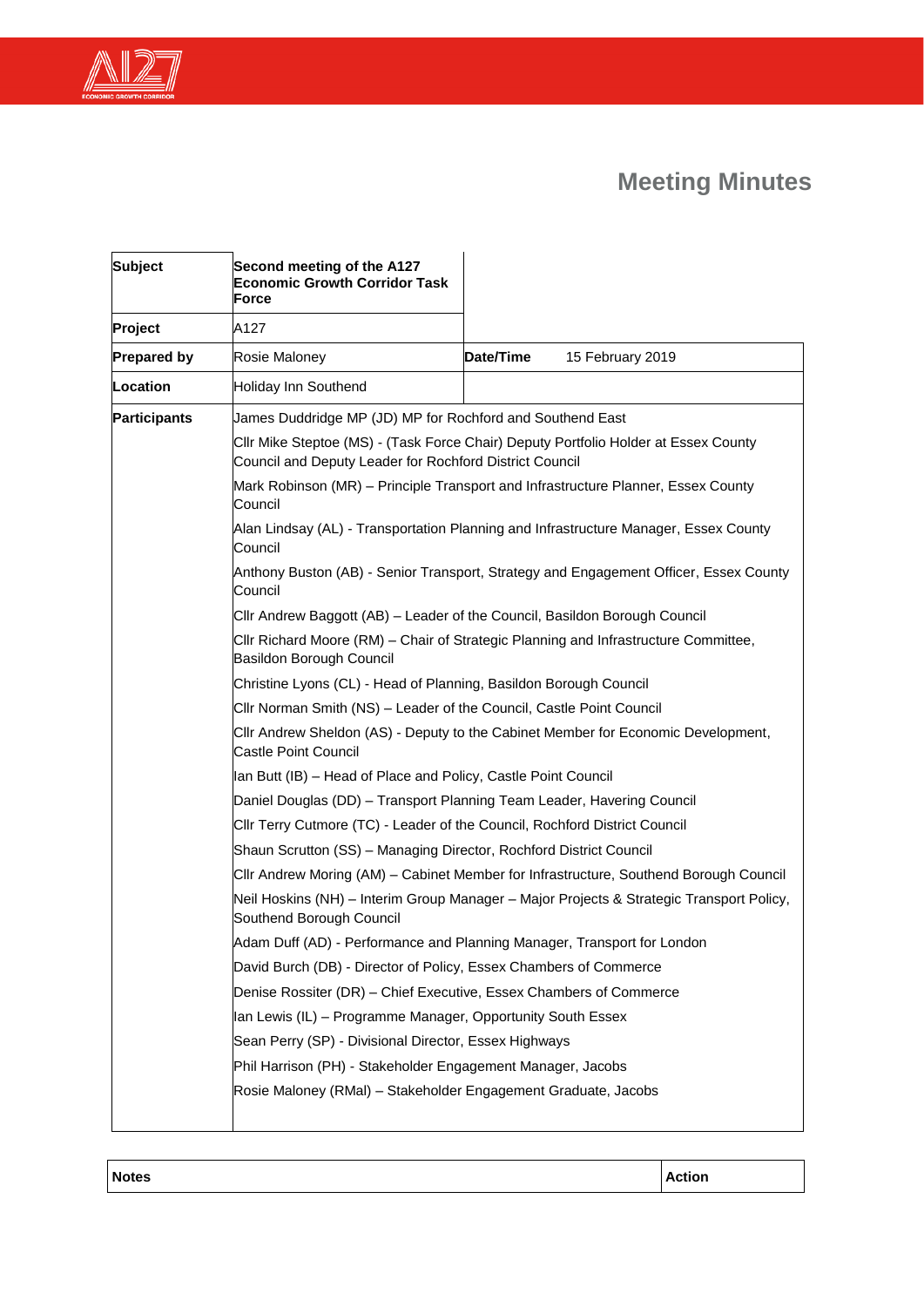| Introduction by CIIr Mike Steptoe, Chair.                                                                                                                                                                                                    |  |
|----------------------------------------------------------------------------------------------------------------------------------------------------------------------------------------------------------------------------------------------|--|
| MS welcomed the attendees, made introductions and covered health<br>and safety points.                                                                                                                                                       |  |
| Explained purpose of the meeting was to discuss the major issues<br>and opportunities of the A127, the proposed vision for the A127<br>corridor and next steps for the project.                                                              |  |
| <b>Minutes/Actions</b>                                                                                                                                                                                                                       |  |
| MS asked attendees for comments or corrections to the minutes and<br>Terms of Reference of the inaugural Task Force meeting.                                                                                                                 |  |
| IL asked that Opportunity South Essex be added into the Terms of<br>Reference (ToR). A point in the ToR was changed to reflect that<br>groups such as OSE should be invited to the Task Force meeting<br>when agreed appropriate by members. |  |
| The TOR was accepted by all, pending above changes and<br>circulation via email.                                                                                                                                                             |  |
|                                                                                                                                                                                                                                              |  |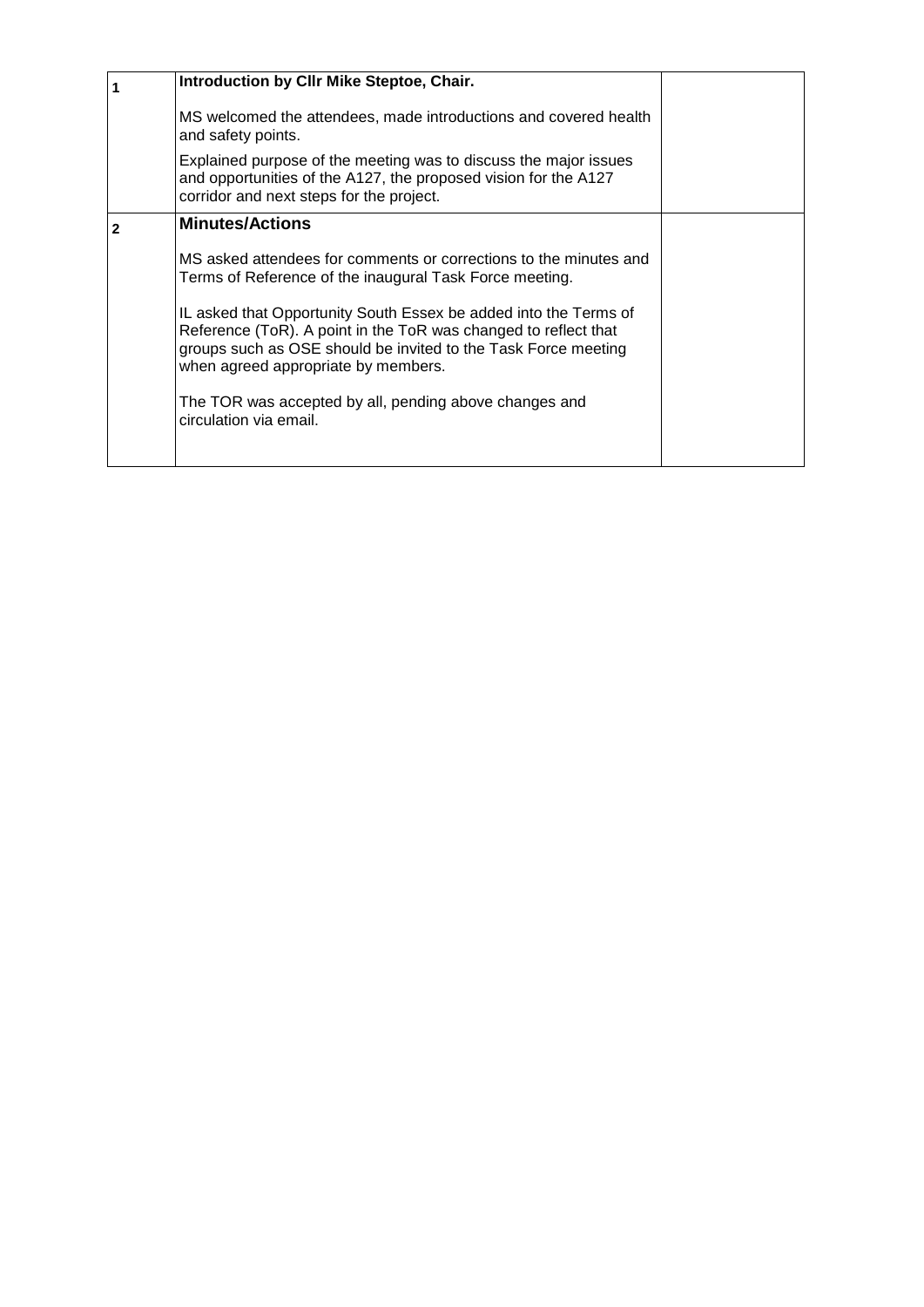| 3 | <b>Planning Update</b>                                                                                                                                                                                                                                                                                                                                                                               |  |
|---|------------------------------------------------------------------------------------------------------------------------------------------------------------------------------------------------------------------------------------------------------------------------------------------------------------------------------------------------------------------------------------------------------|--|
|   | MS asked attendees to share any local plan updates that relate<br>to the A127.                                                                                                                                                                                                                                                                                                                       |  |
|   | <b>Local Plans update</b>                                                                                                                                                                                                                                                                                                                                                                            |  |
|   | JL noted that Bell junction will have a general improvement / upgrade<br>budget. Fairglen Interchange has also had funding agreed, allowing<br>improvements to go forward as planned.                                                                                                                                                                                                                |  |
|   | DD mentioned that Gallows Corner could be considered as part of<br>the Government's major roads fund. TfL is in discussion with the DfT<br>regarding a business case to replace the flyover.                                                                                                                                                                                                         |  |
|   | JL added that Gallows Corner needs a major and high standard<br>improvement.                                                                                                                                                                                                                                                                                                                         |  |
|   | DD noted that Havering Council welcomes DfT discussions for this<br>major transport structure. Havering are seeking more than<br>improvements to the flyover – its crucial air quality is improved.                                                                                                                                                                                                  |  |
|   | JL added that funding could come through LEPs as well as<br>government. There are key businesses that would benefit from the<br>road improvements, so it is in their interest.                                                                                                                                                                                                                       |  |
|   | JD added that over the years many people in government have<br>raised the A127 improvement question. There is a need to<br>understand what priority the Government places on the A127. In<br>order to make a valid case for funding you need to be clear on your<br>objectives.                                                                                                                      |  |
|   | NH stated that Southend Council does not currently have a scheme<br>that would fit the parameters but presenting a series of<br>complementary schemes together might be a way of getting the right<br>funding to the right schemes. The A127 would not necessarily have<br>to take the whole pot. Currently the Government is looking at<br>highways bypass schemes, not improvements to a corridor. |  |
|   | TC noted that London Southend airport, a business that relies on the<br>A127, expects its number of passengers to increase to five million by<br>2023.                                                                                                                                                                                                                                               |  |
|   | Joint Strategic Plan update                                                                                                                                                                                                                                                                                                                                                                          |  |
|   | SS discussed the process of the South Essex Joint Strategic Plan. A<br>major study will be taking place. The next steps are an options paper,<br>which will be considered before Parliament's summer recess. A<br>public consultation in likely to happen in September 2019.                                                                                                                         |  |
|   |                                                                                                                                                                                                                                                                                                                                                                                                      |  |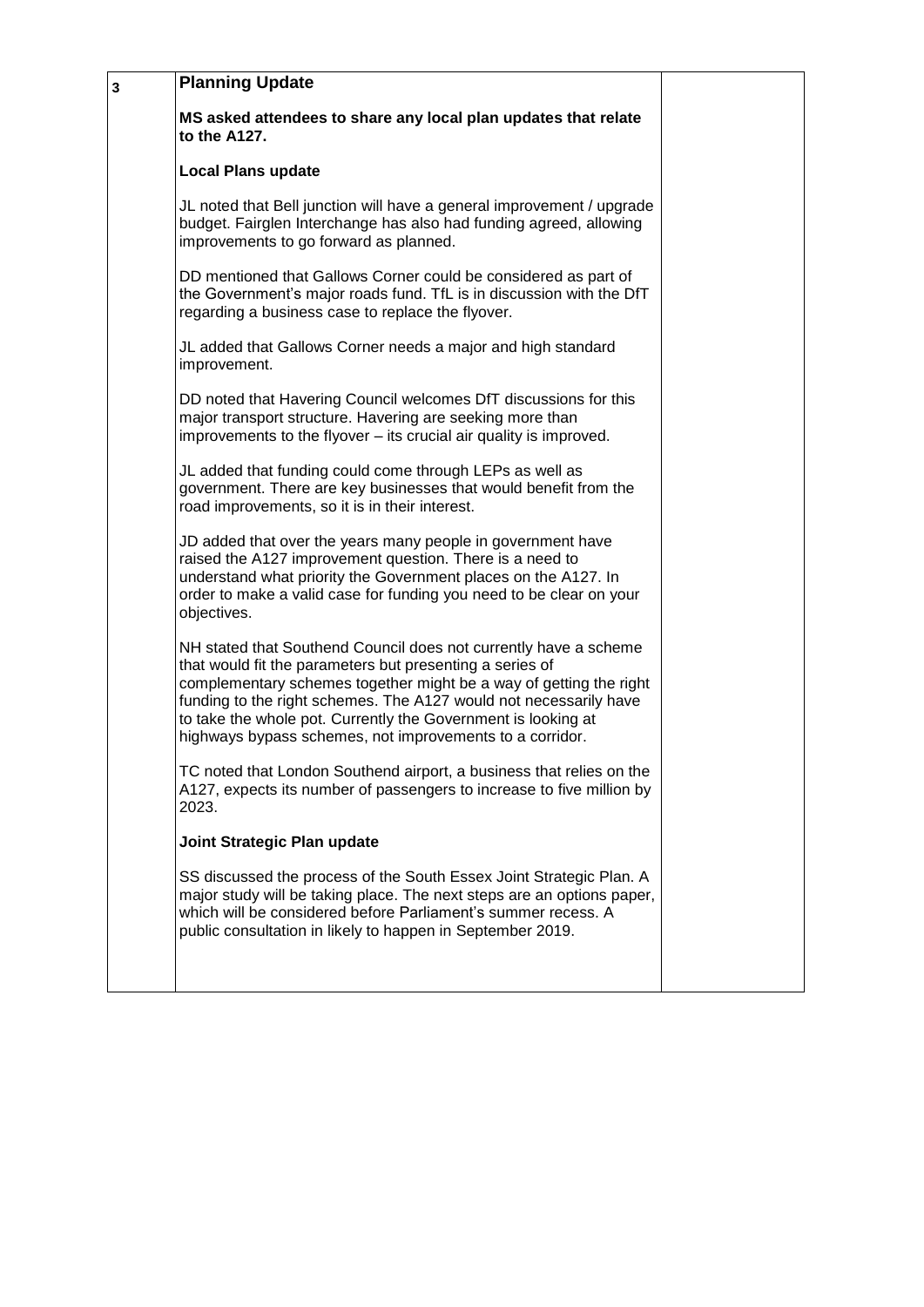| 4 | <b>Scheme Progress Update</b>                                                                                                                                                                                                                                                                            |  |
|---|----------------------------------------------------------------------------------------------------------------------------------------------------------------------------------------------------------------------------------------------------------------------------------------------------------|--|
|   | SP discussed the progress updates since the inaugural meeting held<br>on 30 November 2018 and detailed the issues and opportunities<br>before opening a discussion about the suggested vision of the A127<br>going forward.                                                                              |  |
|   | <b>Issues</b>                                                                                                                                                                                                                                                                                            |  |
|   | Sustainability – there is a need to provide sustainable alternatives to<br>road travel.                                                                                                                                                                                                                  |  |
|   | JL mentioned that at the Rochford business breakfast on 13<br>February, attendees raised that many road users avoid the A127<br>because of congestion. This suggests behavioural change is an issue<br>that needs addressing.                                                                            |  |
|   | SP followed up by stating that a crucial part of the improvements is<br>about getting the right traffic on the right roads.                                                                                                                                                                              |  |
|   | JL raised a lack of capacity for current traffic, which will continue to<br>worsen and will limit potential growth of business in the area if not<br>addressed. We need to look at ways to engage government and<br>ensure we are looking at innovative approaches.                                      |  |
|   | IB noted that noise pollution is another key issue that needs<br>addressing.                                                                                                                                                                                                                             |  |
|   | CL initiated a discussion about air quality issues. The environment<br>and poor air quality are crucial drivers of change. There are air<br>quality issues in Basildon that need to be addressed.                                                                                                        |  |
|   | JD also brought up issues around speed control on the A127. There<br>needs to be more consistency along the road, although consideration<br>should be given to having varying speed limits at different times of<br>the day, e.g. in peak times, speed limits should be reduced to control<br>the flow.  |  |
|   | IL said there is a need to look at wider transport solutions in addition<br>to the A127.                                                                                                                                                                                                                 |  |
|   | CL spoke about how the Lower Thames Crossing project (LTC) will<br>impact on future travel across Essex. The A13 could become a key<br>route for all vehicles. A rail travel connection across the Thames that<br>does not go into or through London could be crucial to the future<br>economy of Essex. |  |
|   | JL stated that as it is unlikely that we are going to have more<br>north/south rail routes in the near future it shouldn't become a focus,<br>as it detracts from the priority of the A127 improvements.                                                                                                 |  |
|   | SP noted that different planning scenarios are possible as we have<br>access to the modelling tools that have been used for the LTC, which<br>will help with the planning stages going forward.                                                                                                          |  |
|   | NH raised the need for a co-ordinated approach to rapid transit/light<br>rail. There could be a joint light rail / A127 submission when looking<br>at technology that could drive the project.                                                                                                           |  |
|   | NS stated that LTC is going to have an indirect impact on the A127.<br>Traffic models show the traffic going onto M25, but it is likely to go<br>through north and south Essex as an alternative route. Any<br>developments should be in conjunction with A127 improvements.                             |  |
|   | SP noted it is vital we get smaller projects such as Fairglen right -<br>they are key pinch points along the route.                                                                                                                                                                                      |  |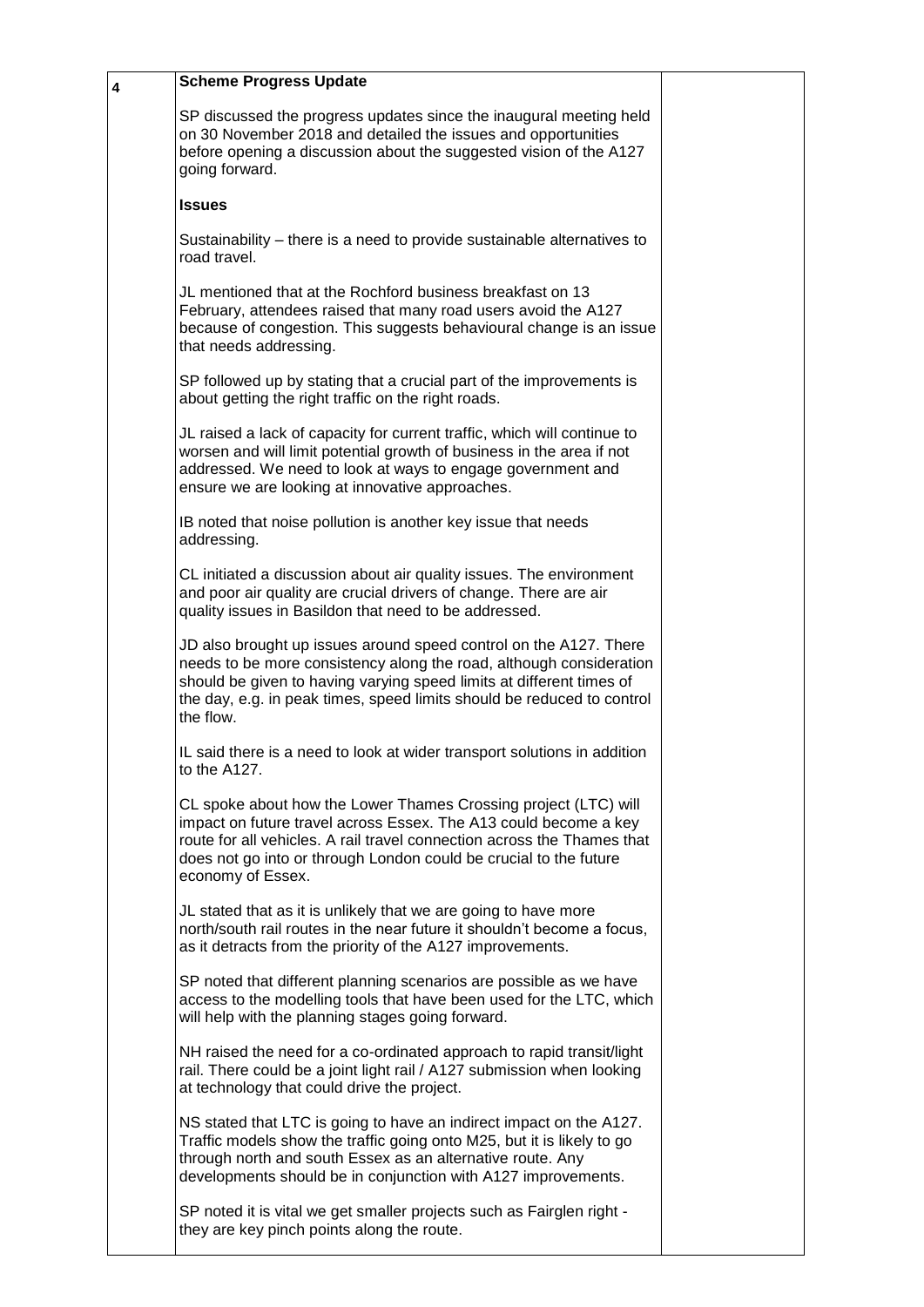| IB mentioned the nuclear power station project at Bradwell-on-Sea,<br>and the opportunities South Essex could realise from it. It<br>demonstrates why we need to factor in north/south developments as<br>well as relationship with ports and London. Improvements around<br>Chelmsford, and traffic movements from north to south will have as<br>big an impact as how people move east to west. Noted that Howe<br>Green junction is important for both Chelmsford and the rest of<br>Essex. |  |
|------------------------------------------------------------------------------------------------------------------------------------------------------------------------------------------------------------------------------------------------------------------------------------------------------------------------------------------------------------------------------------------------------------------------------------------------------------------------------------------------|--|
| <b>Opportunities for the A127</b>                                                                                                                                                                                                                                                                                                                                                                                                                                                              |  |
| SP explained the current and future opportunities of the A127.                                                                                                                                                                                                                                                                                                                                                                                                                                 |  |
| TC mentioned that Ford Dunton, a key business and technology<br>innovator, is on the route. Are there any innovations they can add to<br>the planning process?                                                                                                                                                                                                                                                                                                                                 |  |
| PH said that Ford Dunton will be approached to hold the launch<br>event, and to provide a speaker to share their insights.                                                                                                                                                                                                                                                                                                                                                                     |  |
| CL noted that the A127 (like the A1) changes character - from semi-<br>urban to two lanes of fast-moving traffic, before becoming an urban<br>road again in London. This needs to be factored in.                                                                                                                                                                                                                                                                                              |  |
| SP presented on the proposed vision and asked for feedback.                                                                                                                                                                                                                                                                                                                                                                                                                                    |  |
| SP said these build into the strategic plan. A127 could drive growth<br>predictions / infrastructure. Needs to be a joined-up story which<br>focuses on economic prosperity for Essex.                                                                                                                                                                                                                                                                                                         |  |
| JD proposed an alternative vision which was "delivering people and<br>goods from city to the sea, faster, more reliably, more sustainably to<br>fuel greater economic growth". It was argued that the vision needs an<br>overarching statement to tie all the different ones together.                                                                                                                                                                                                         |  |
| SS added that the vision needs to be simpler and one sentence<br>rather than five separate vision statements.                                                                                                                                                                                                                                                                                                                                                                                  |  |
| Members agreed the best to take forward and adapt was "a route that<br>serves the current and predicted regional growth and supports the<br>economic prosperity of the area."                                                                                                                                                                                                                                                                                                                  |  |
| CL suggested the word "Corridor" should be added to A127 as it is<br>not just a road project.                                                                                                                                                                                                                                                                                                                                                                                                  |  |
| IB said that the phrase "route supports" or "corridor serves" should be<br>used. Ambition is also needed in the agreed vision statement.                                                                                                                                                                                                                                                                                                                                                       |  |
| SP - Private business needed to help lobby for investment from<br>central Government as well as to help with the design process.<br>Connectivity is also crucial. The project team is looking at modelling<br>and diversion routes and whether they could be done more<br>sustainability.                                                                                                                                                                                                      |  |
| <b>Environment</b>                                                                                                                                                                                                                                                                                                                                                                                                                                                                             |  |
| PH noted that we need to champion innovation but also ensure we<br>work constructively with it so sat navs don't encourage people to take<br>inappropriate roads.                                                                                                                                                                                                                                                                                                                              |  |
| AD stated that in London, TfL works with sat nav companies to<br>improve user experience.                                                                                                                                                                                                                                                                                                                                                                                                      |  |
| IB said it's important to ensure the management system of the route<br>is the most efficient possible and is designed in from the beginning.<br>Also asked that the word "promote" be removed from the objectives.                                                                                                                                                                                                                                                                             |  |